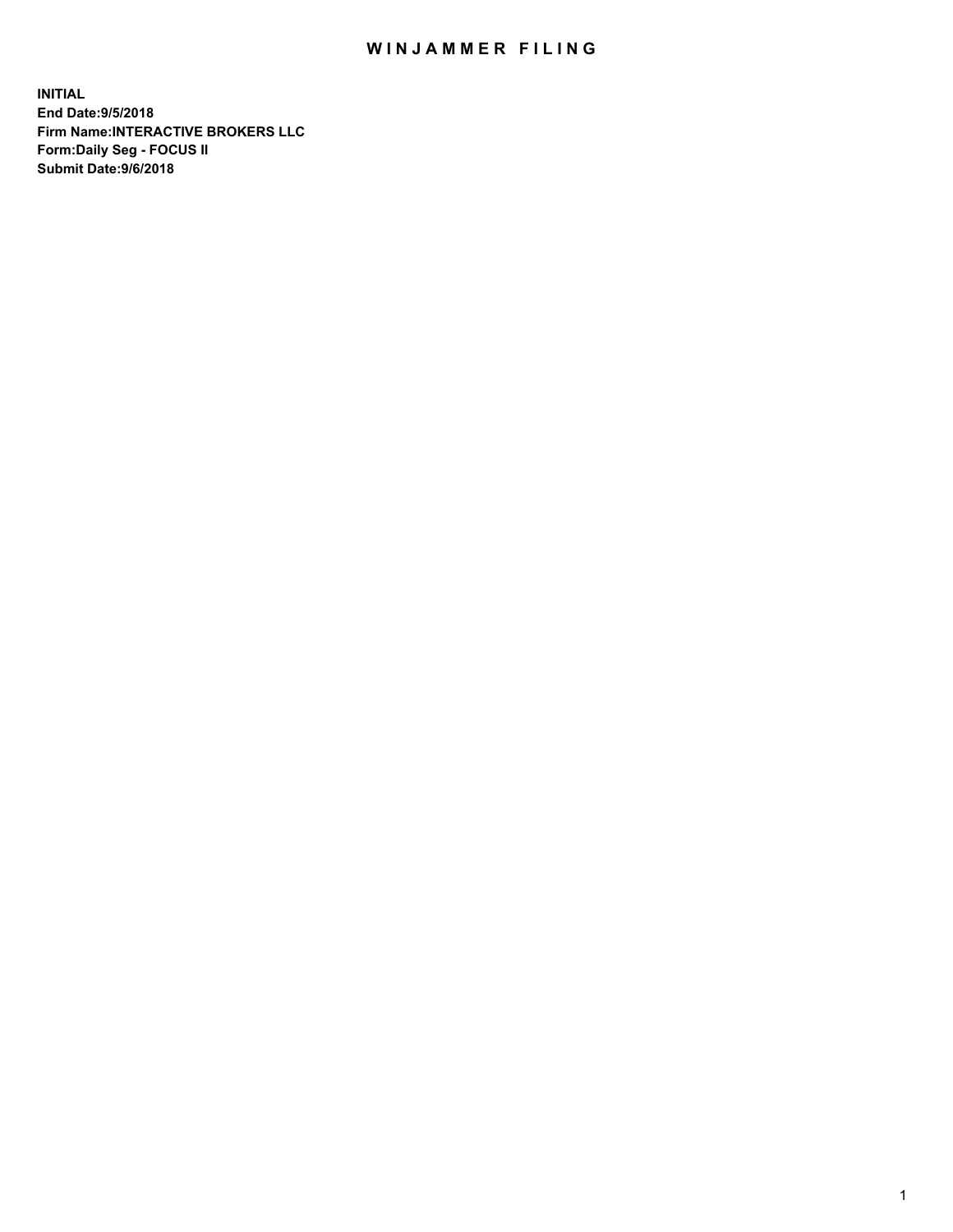**INITIAL End Date:9/5/2018 Firm Name:INTERACTIVE BROKERS LLC Form:Daily Seg - FOCUS II Submit Date:9/6/2018 Daily Segregation - Cover Page**

| Name of Company                                                                                                                                                                                                                                                                                                                | <b>INTERACTIVE BROKERS LLC</b>                                                      |
|--------------------------------------------------------------------------------------------------------------------------------------------------------------------------------------------------------------------------------------------------------------------------------------------------------------------------------|-------------------------------------------------------------------------------------|
| <b>Contact Name</b>                                                                                                                                                                                                                                                                                                            | James Menicucci                                                                     |
| <b>Contact Phone Number</b>                                                                                                                                                                                                                                                                                                    | 203-618-8085                                                                        |
| <b>Contact Email Address</b>                                                                                                                                                                                                                                                                                                   | jmenicucci@interactivebrokers.c<br>om                                               |
| FCM's Customer Segregated Funds Residual Interest Target (choose one):<br>a. Minimum dollar amount: ; or<br>b. Minimum percentage of customer segregated funds required:% ; or<br>c. Dollar amount range between: and; or<br>d. Percentage range of customer segregated funds required between:% and%.                         | $\overline{\mathbf{0}}$<br>$\overline{\mathbf{0}}$<br>155,000,000 245,000,000<br>00 |
| FCM's Customer Secured Amount Funds Residual Interest Target (choose one):<br>a. Minimum dollar amount: ; or<br>b. Minimum percentage of customer secured funds required:% ; or<br>c. Dollar amount range between: and; or<br>d. Percentage range of customer secured funds required between:% and%.                           | $\overline{\mathbf{0}}$<br>$\pmb{0}$<br>80,000,000 120,000,000<br>00                |
| FCM's Cleared Swaps Customer Collateral Residual Interest Target (choose one):<br>a. Minimum dollar amount: ; or<br>b. Minimum percentage of cleared swaps customer collateral required:% ; or<br>c. Dollar amount range between: and; or<br>d. Percentage range of cleared swaps customer collateral required between:% and%. | $\overline{\mathbf{0}}$<br>$\underline{\mathbf{0}}$<br>0 <sub>0</sub><br>00         |

Attach supporting documents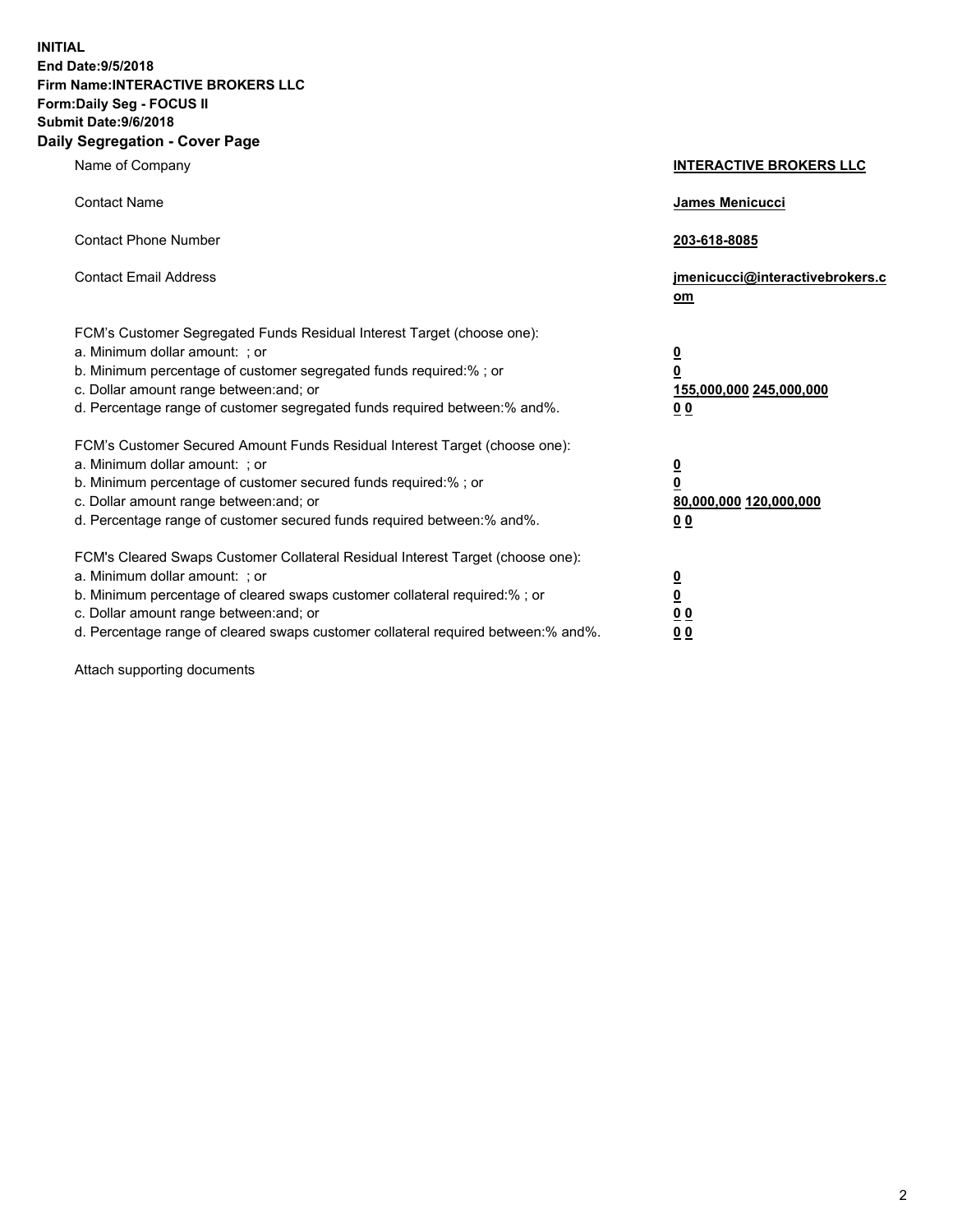## **INITIAL End Date:9/5/2018 Firm Name:INTERACTIVE BROKERS LLC Form:Daily Seg - FOCUS II Submit Date:9/6/2018 Daily Segregation - Secured Amounts**

|     | Daily Jegiegation - Jeculeu Aniounts                                                                         |                                       |
|-----|--------------------------------------------------------------------------------------------------------------|---------------------------------------|
|     | Foreign Futures and Foreign Options Secured Amounts                                                          |                                       |
|     | Amount required to be set aside pursuant to law, rule or regulation of a foreign                             | $0$ [7305]                            |
|     | government or a rule of a self-regulatory organization authorized thereunder                                 |                                       |
| 1.  | Net ledger balance - Foreign Futures and Foreign Option Trading - All Customers                              |                                       |
|     | A. Cash                                                                                                      | 466,974,061 [7315]                    |
|     | B. Securities (at market)                                                                                    | $0$ [7317]                            |
| 2.  | Net unrealized profit (loss) in open futures contracts traded on a foreign board of trade                    | -8,083,295 [7325]                     |
| 3.  | Exchange traded options                                                                                      |                                       |
|     | a. Market value of open option contracts purchased on a foreign board of trade                               | 313,538 [7335]                        |
|     | b. Market value of open contracts granted (sold) on a foreign board of trade                                 | -43,100 [7337]                        |
| 4.  | Net equity (deficit) (add lines 1. 2. and 3.)                                                                | 459, 161, 204 [7345]                  |
| 5.  | Account liquidating to a deficit and account with a debit balances - gross amount                            | 11,842 [7351]                         |
|     | Less: amount offset by customer owned securities                                                             | 0 [7352] 11,842 [7354]                |
| 6.  | Amount required to be set aside as the secured amount - Net Liquidating Equity                               | 459,173,046 [7355]                    |
|     | Method (add lines 4 and 5)                                                                                   |                                       |
| 7.  | Greater of amount required to be set aside pursuant to foreign jurisdiction (above) or line                  | 459,173,046 [7360]                    |
|     | 6.                                                                                                           |                                       |
|     | FUNDS DEPOSITED IN SEPARATE REGULATION 30.7 ACCOUNTS                                                         |                                       |
| 1.  | Cash in banks                                                                                                |                                       |
|     | A. Banks located in the United States                                                                        | 67,784,996 [7500]                     |
|     | B. Other banks qualified under Regulation 30.7                                                               | 0 [7520] 67,784,996 [7530]            |
| 2.  | Securities                                                                                                   |                                       |
|     | A. In safekeeping with banks located in the United States                                                    | 397,581,532 [7540]                    |
|     | B. In safekeeping with other banks qualified under Regulation 30.7                                           | 0 [7560] 397,581,532 [7570]           |
| 3.  | Equities with registered futures commission merchants                                                        |                                       |
|     | A. Cash                                                                                                      | $0$ [7580]                            |
|     | <b>B.</b> Securities                                                                                         | $0$ [7590]                            |
|     | C. Unrealized gain (loss) on open futures contracts                                                          | $0$ [7600]                            |
|     | D. Value of long option contracts                                                                            | $0$ [7610]                            |
|     | E. Value of short option contracts                                                                           | 0 [7615] 0 [7620]                     |
| 4.  | Amounts held by clearing organizations of foreign boards of trade                                            |                                       |
|     | A. Cash                                                                                                      | $0$ [7640]                            |
|     | <b>B.</b> Securities                                                                                         | $0$ [7650]                            |
|     | C. Amount due to (from) clearing organization - daily variation                                              | $0$ [7660]                            |
|     | D. Value of long option contracts                                                                            | $0$ [7670]                            |
|     | E. Value of short option contracts                                                                           | 0 [7675] 0 [7680]                     |
| 5.  | Amounts held by members of foreign boards of trade                                                           |                                       |
|     | A. Cash<br><b>B.</b> Securities                                                                              | 114,643,185 [7700]                    |
|     |                                                                                                              | $0$ [7710]                            |
|     | C. Unrealized gain (loss) on open futures contracts                                                          | $-3,320,690$ [7720]<br>313,538 [7730] |
|     | D. Value of long option contracts                                                                            |                                       |
| 6.  | E. Value of short option contracts<br>Amounts with other depositories designated by a foreign board of trade | -43,100 [7735] 111,592,933 [7740]     |
| 7.  | Segregated funds on hand                                                                                     | 0 [7760]<br>$0$ [7765]                |
| 8.  | Total funds in separate section 30.7 accounts                                                                | 576,959,461 [7770]                    |
| 9.  |                                                                                                              |                                       |
|     | Excess (deficiency) Set Aside for Secured Amount (subtract line 7 Secured Statement<br>Page 1 from Line 8)   | 117,786,415 [7380]                    |
| 10. | Management Target Amount for Excess funds in separate section 30.7 accounts                                  | 80,000,000 [7780]                     |
| 11. | Excess (deficiency) funds in separate 30.7 accounts over (under) Management Target                           | 37,786,415 [7785]                     |
|     |                                                                                                              |                                       |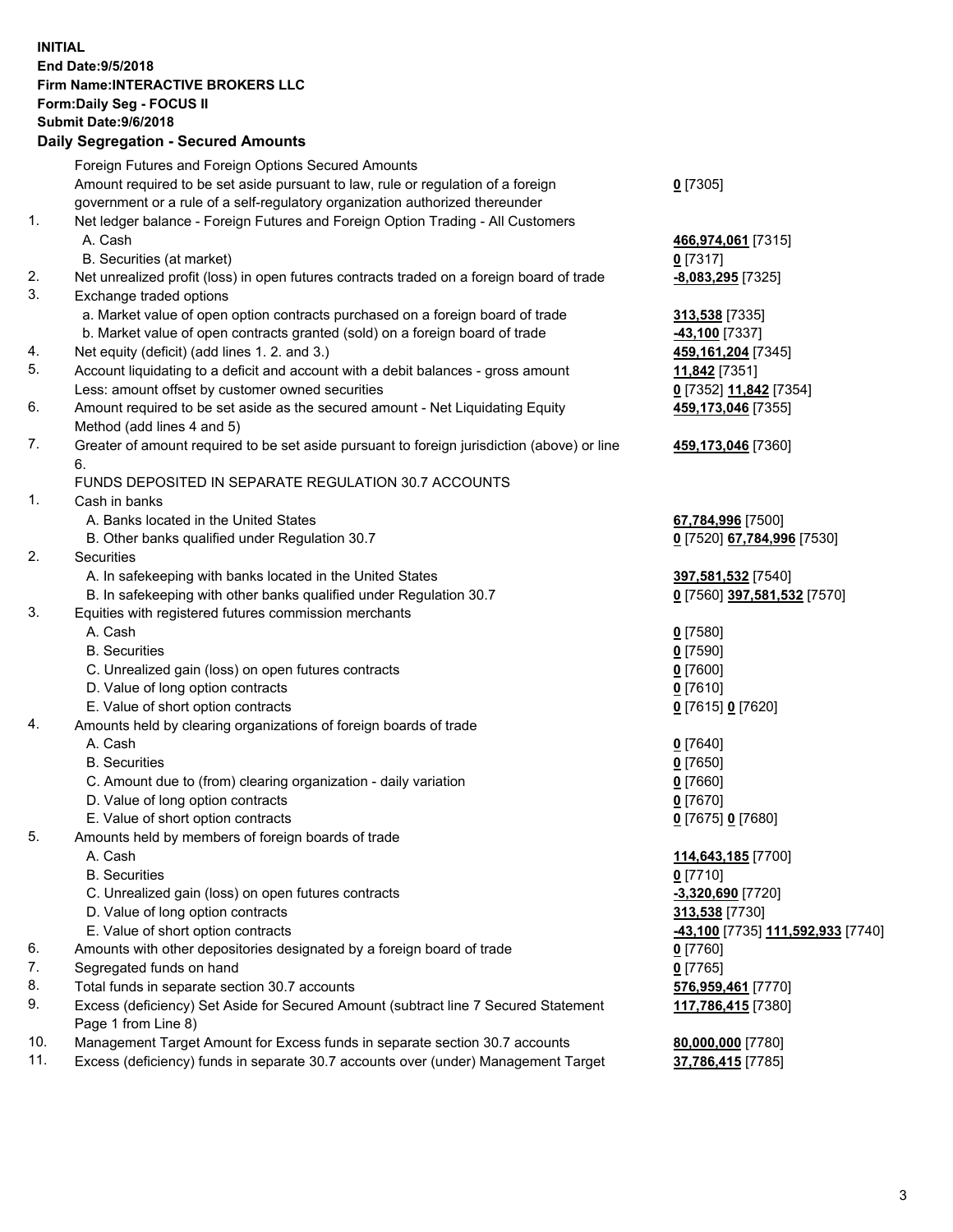**INITIAL End Date:9/5/2018 Firm Name:INTERACTIVE BROKERS LLC Form:Daily Seg - FOCUS II Submit Date:9/6/2018 Daily Segregation - Segregation Statement** SEGREGATION REQUIREMENTS(Section 4d(2) of the CEAct) 1. Net ledger balance A. Cash **4,107,278,321** [7010] B. Securities (at market) **0** [7020] 2. Net unrealized profit (loss) in open futures contracts traded on a contract market **-59,912,680** [7030] 3. Exchange traded options A. Add market value of open option contracts purchased on a contract market **158,674,723** [7032] B. Deduct market value of open option contracts granted (sold) on a contract market **-204,442,142** [7033] 4. Net equity (deficit) (add lines 1, 2 and 3) **4,001,598,222** [7040] 5. Accounts liquidating to a deficit and accounts with debit balances - gross amount **162,089** [7045] Less: amount offset by customer securities **0** [7047] **162,089** [7050] 6. Amount required to be segregated (add lines 4 and 5) **4,001,760,311** [7060] FUNDS IN SEGREGATED ACCOUNTS 7. Deposited in segregated funds bank accounts A. Cash **626,337,284** [7070] B. Securities representing investments of customers' funds (at market) **2,336,862,110** [7080] C. Securities held for particular customers or option customers in lieu of cash (at market) **0** [7090] 8. Margins on deposit with derivatives clearing organizations of contract markets A. Cash **28,568,626** [7100] B. Securities representing investments of customers' funds (at market) **1,251,584,693** [7110] C. Securities held for particular customers or option customers in lieu of cash (at market) **0** [7120] 9. Net settlement from (to) derivatives clearing organizations of contract markets **6,342,286** [7130] 10. Exchange traded options A. Value of open long option contracts **158,508,426** [7132] B. Value of open short option contracts **-204,378,376** [7133] 11. Net equities with other FCMs A. Net liquidating equity **0** [7140] B. Securities representing investments of customers' funds (at market) **0** [7160] C. Securities held for particular customers or option customers in lieu of cash (at market) **0** [7170] 12. Segregated funds on hand **0** [7150] 13. Total amount in segregation (add lines 7 through 12) **4,203,825,049** [7180] 14. Excess (deficiency) funds in segregation (subtract line 6 from line 13) **202,064,738** [7190] 15. Management Target Amount for Excess funds in segregation **155,000,000** [7194] **47,064,738** [7198]

16. Excess (deficiency) funds in segregation over (under) Management Target Amount Excess